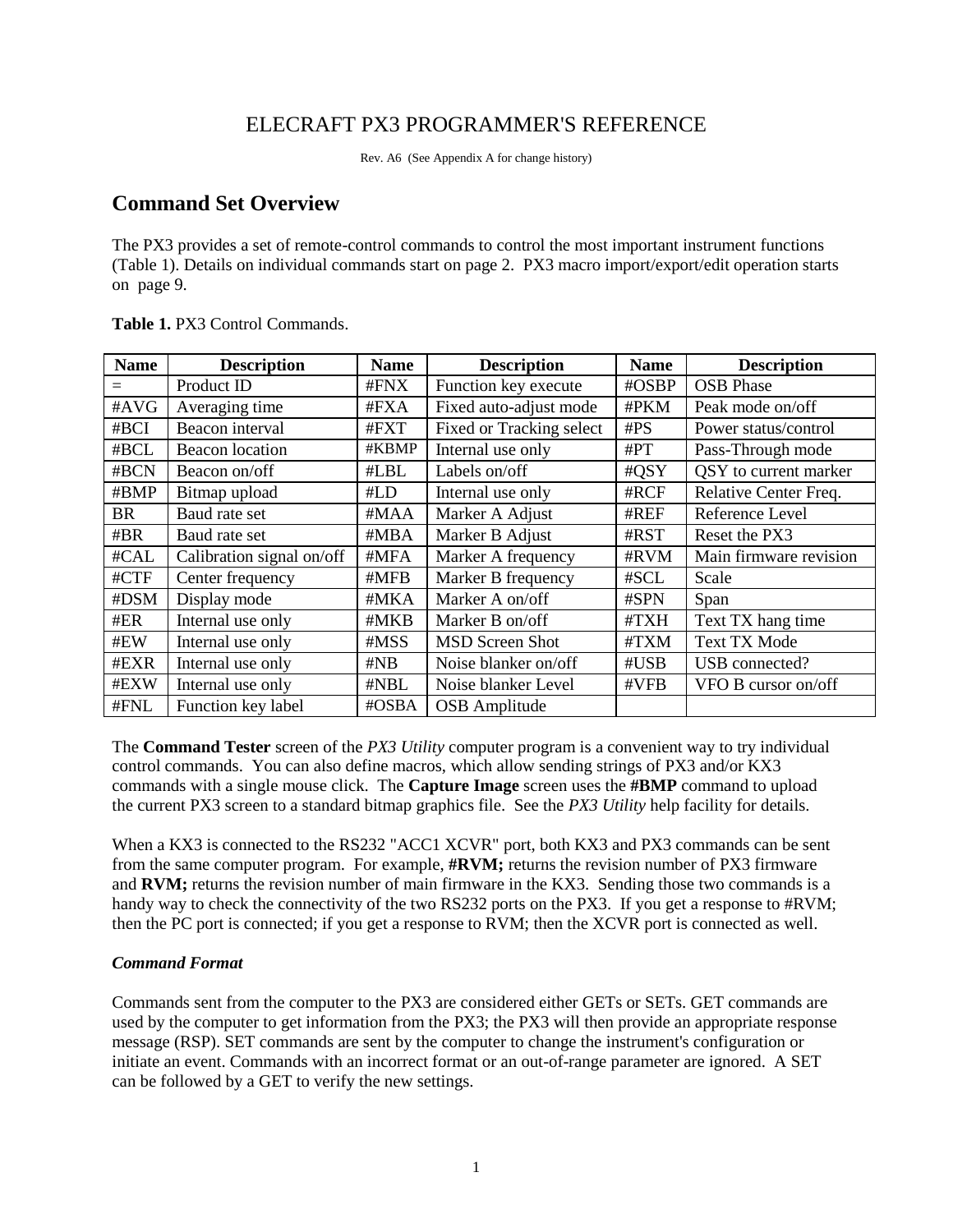SET commands use 2-4 characters, optional data fields, and a terminating semicolon (;). Examples:

| #AVG05;    | Computer turns on averaging with a time constant of 5. |
|------------|--------------------------------------------------------|
| $\#$ DSM1; | Computer selects spectrum+waterfall display mode.      |

Many SET commands have a corresponding GET command, which is just the command letters with no data, plus the semicolon. The data format of the response message from the PX3 (RSP) is usually identical to the format of the SET data. Exceptions are noted in the command descriptions.

Characters sent to the PX3 can be in either upper or lower case. The PX3 always responds with upper case.

# **Command Reference**

This section describes all PX3 GET, SET and RSP (response) command formats. Unless otherwise noted, the GET format is just the 2 or 3 letters of the command followed by a semicolon. The SET and RSP data formats are identical unless otherwise noted. All commands must be followed by a semicolon except where noted.

# *= (Product identification; GET only)*

RSP format: **PX3** (main firmware executing) or **px3** (boot loader ready to download new firmware). There is no "#" or semicolon in either the query or the response.

### *#AVG (Averaging Time, GET/SET)*

SET/RSP format: **#AVGnn;** where **nn** is 00 (average mode off) or the averaging time constant, 02-20 (average mode on).

### *#BMP (Bitmap upload, GET only)*

RSP format: **[bmp]cc** where **[bmp]** is 131,638 bytes of binary image data in standard .BMP file format and **cc** is a two-byte checksum. Note that the response does not include the command name and has no terminating semicolon. The checksum is the modulo-65,536 sum of all 131,638 bytes, sent leastsignificant byte first.

# *#BCI (Beacon Interval; GET/SET)*

SET/RSP format: **#BCInnnn;** where **nnnn** is the beacon interval or time to wait between beacon transmissions, in seconds when beacon mode is activated  $1 - 3600$ .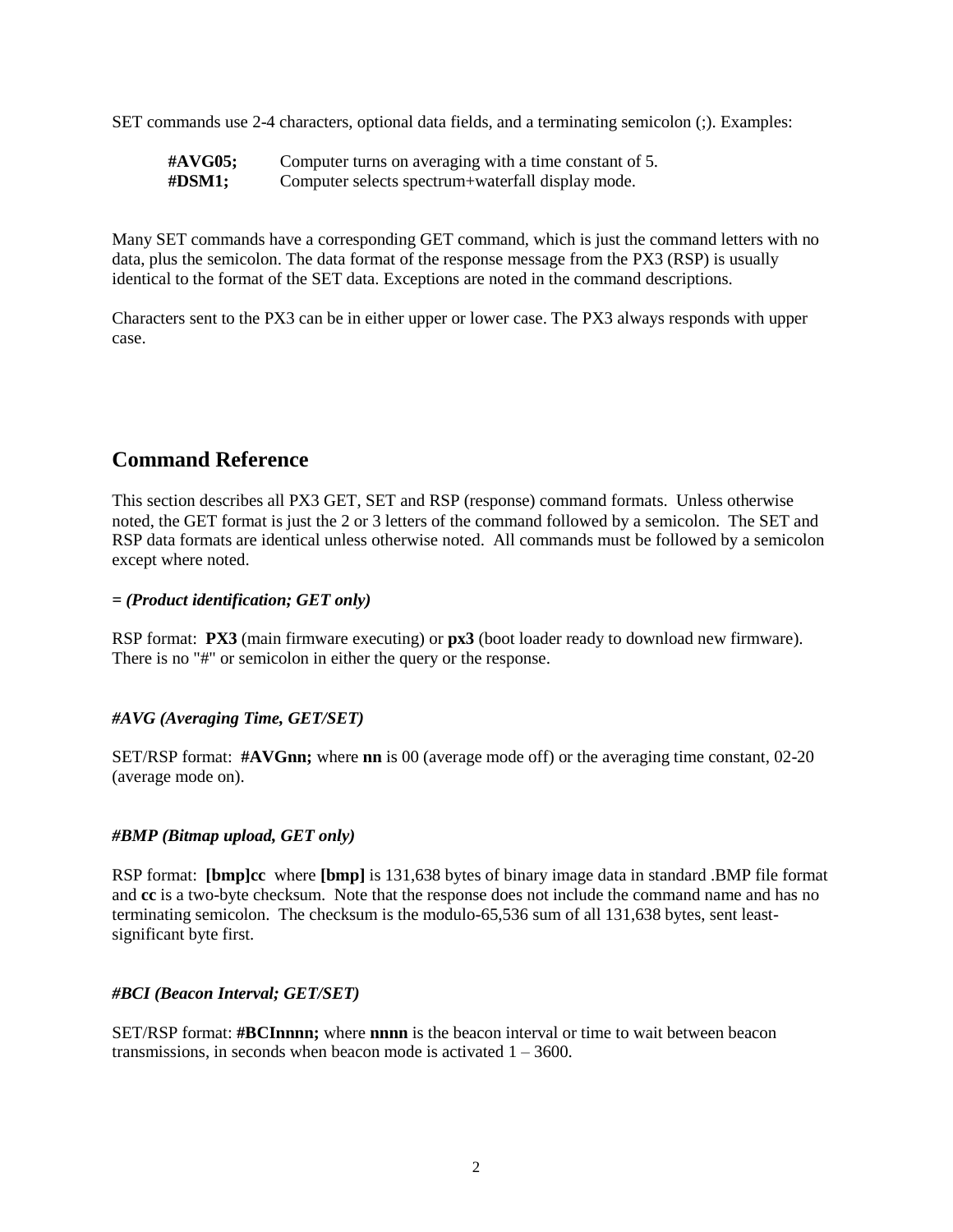### *#BCL (Beacon Location; GET/SET)*

SET/RSP format: **#BCLnn;** where **nn** is the text memory location to send when beacon mode is activated  $1 - 50$ .

# *#BCN (Beacon Mode On/Off; GET/SET)*

SET/RSP format: **#BCNn;** where **n** is **1** (active, on) or **2** (disabled, off).

# *BR and #BR (Baud Rate of the PC RS232 port, SET only)*

SET format: **BRn**; or **#BRn**; where n is **0** (4800 b), **1** (9600 b), **2** (19200 b), or **3** (38400 b). The *PX3 Utility* program automatically sets the PX3 to 38400 baud for downloads, then restores the baud rate to the user's selection (that was made using either this command or the PX3's *RS232* menu entry). Note that the RS232 port that connects to the KX3 always runs at 38400 baud. Any **BR** command that is received from a host computer affects the baud rate of the PX3 (on the RS232 port that connects to the PC), not the KX3.

# *#CAL (Calibration signal on/off, GET/SET)*

SET/RSP format: **#CALn;** where **n** is **0** (calibration signal off) or **1** (calibration signal on). The calibration signal generated is based on the current KX3 band.

### *#CTF (Center Frequency, GET/SET)*

SET/RSP format: #CTFsxxxxxxxxxxxx; where s is +/- and xxxxxxxxxxxx is the center frequency in Hz. **s** can also be a space in lieu of +. Example: **#CTF+00014060000;** sets the center frequency to 14060 kHz. If the specified frequency is outside the range the PX3 can tune to, the action is undefined. A value of zero sets the center frequency to the main VFO frequency of the transceiver. For transceivers other than the KX3, the center frequency is interpreted relative to the frequency the transceiver is tuned to and may be positive or negative.

### *#DSM (Display Mode, GET/SET)*

SET/RSP format: **#DSMn;** where **n** is **0** (spectrum only) or **1** (spectrum + waterfall).

### *#FNL (Function Key Label, GET only)*

GET format:  $\text{#FNLn}$ ; where  $n = 1-8$ , for keys FN1-FN8. RSP format: **#FNLnccccccccc;** where **n** = 1-8 and **ccccccccc** are the 9 ASCII characters in the key label for FNn.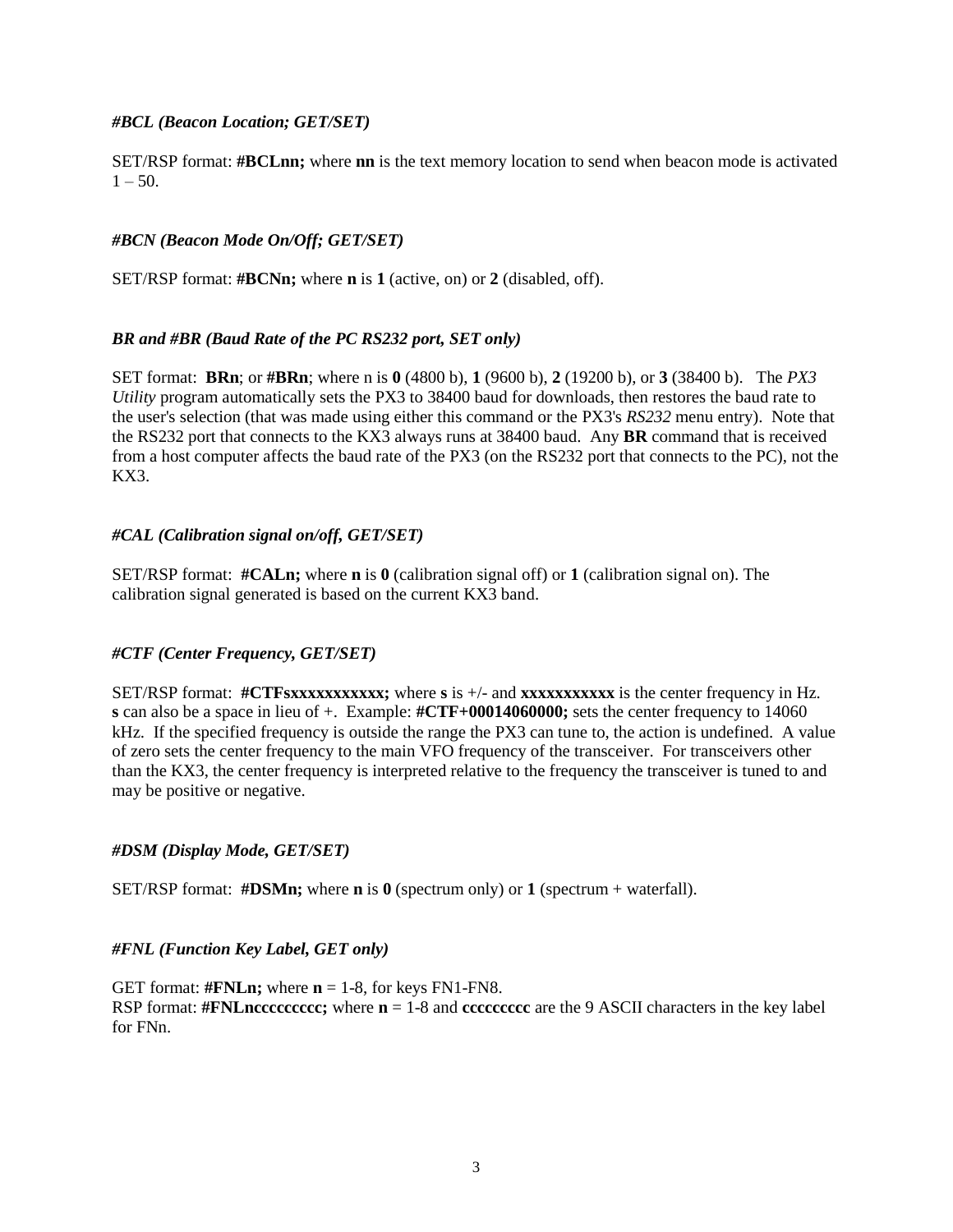#### *#FNX (Function Key Execute, SET only)*

SET format:  $\# \mathbf{F} \mathbf{N} \mathbf{X} \mathbf{n}$ ; where  $\mathbf{n} = 1$ -8, for keys FN1-FN8. Executes the function assigned to the key, if any.

#### *#FXA (Fixed-tune Auto-adjust Mode, GET/SET)*

SET/RSP format: **#FXAn;** where **n** is **0** (Full screen), **1** (Half screen), **2** (Slide) or **3** (Static) to specify how far the PX3 center frequency moves when the KX3 VFO A is tuned off screen in fixed-tune mode.

#### *#FXT (Fixed or Tracking Select, GET/SET)*

SET/RSP format: **#FXTn;** where **n** is **0** (Tracking mode), or **1** (Fixed-tune mode).

#### *#LBL (Labels on/off, GET/SET)*

SET/RSP format: **#LBLn;** where **n** is **0** (FN key labels off), **1** (FN key labels on) or **2** (text decode on).

#### *#MAA, #MBA (Marker Adjust, SET ONLY)*

Adjusts the Marker frequency by either adding or subtracting a value. If the marker is turned off, the marker frequency will still be updated. There are two ways to use this command, either specify an adjustment selection or use an internal value which is based on the current span and mode. Specifying the adjustment uses the same values as used by the K3/KX3 UP and DN commands. Usage: #MAAsn

```
s = +\infty increment, - to decrement
n = 0 adjust by 1 Hz
n = 1 " " 10 Hzn = 2 " " 20 Hzn = 3 " " 50 Hz
n = 4 " " 1 kHz
n = 5 " " 2 kHzn = 6 " " 3 kHzn = 7 " " 5 kHz
n = 8 " " 100 Hz
n = 9 " " 200 Hz
```
The other way to use this command is to simply give the sign, or direction and allow the PX3 to determine the adjustment based on the current span and mode: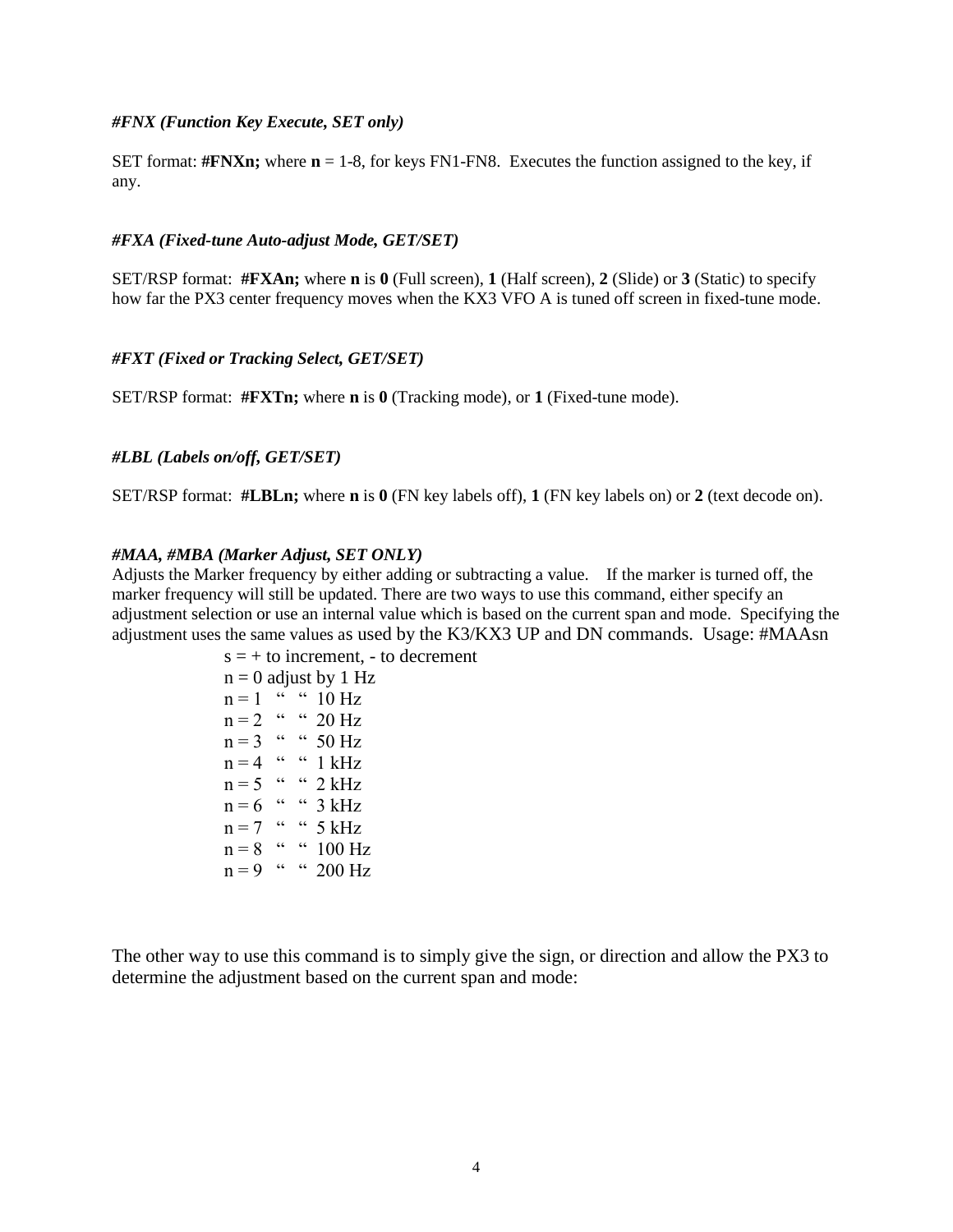#### #MAAs

 $s = +$  to increment, - to decrement. The step size is automatically determined by the current span and mode:

#### **USB, LSB, AM & FM**

 $Span < 5$  kHz – step = 10 Hz Span 2-9.99 kHz  $-$  step  $= 20$  Hz Span 10-49.9 kHz – step =  $50$  Hz Span 50-99.1 kHz – step =  $100$  Hz Span  $100-200$  kHz – step =  $200$  Hz

#### **CW & Data**

 $Span < 5$  kHz – step = 2 Hz Span 2-9.99 kHz – step =  $10$  Hz Span 10-49.9 kHz – step =  $20$  Hz Span 50-99.1 kHz – step = 50 Hz Span  $100-200 \text{ kHz} - \text{step} = 100 \text{ Hz}$ 

#### *#MFA, #MFB (Marker A/B Frequency, GET/SET)*

SET/RSP format: **#MFAsxxxxxxxxxxx;** or **#MFBsxxxxxxxxxxx;** where **s** is +/- and **xxxxxxxxxxx** is the marker frequency in Hz. **s** can also be a space in lieu of +. Example: **#MFA+00014060000;** sets the marker A frequency to 14060 kHz. If the specified frequency is in a different band than the KX3 is tuned to, the action is undefined. A value of zero sets the marker to the main VFO frequency of the transceiver. For transceivers other than the KX3, the marker frequency is interpreted relative to the frequency the transceiver is tuned to and may be positive or negative.

#### *#MKA, MKB (Marker A/B on/off, GET/SET)*

SET/RSP format: **#MKAn;** or **#MKBn;** where **n** is **0** (marker off) or **1** (marker on). The last marker to be turned on automatically becomes the active marker, meaning it can be adjusted with the knob and is the one that responds to the QSY command. If the marker was off-screen before executing a marker-on command, it will default to the center frequency.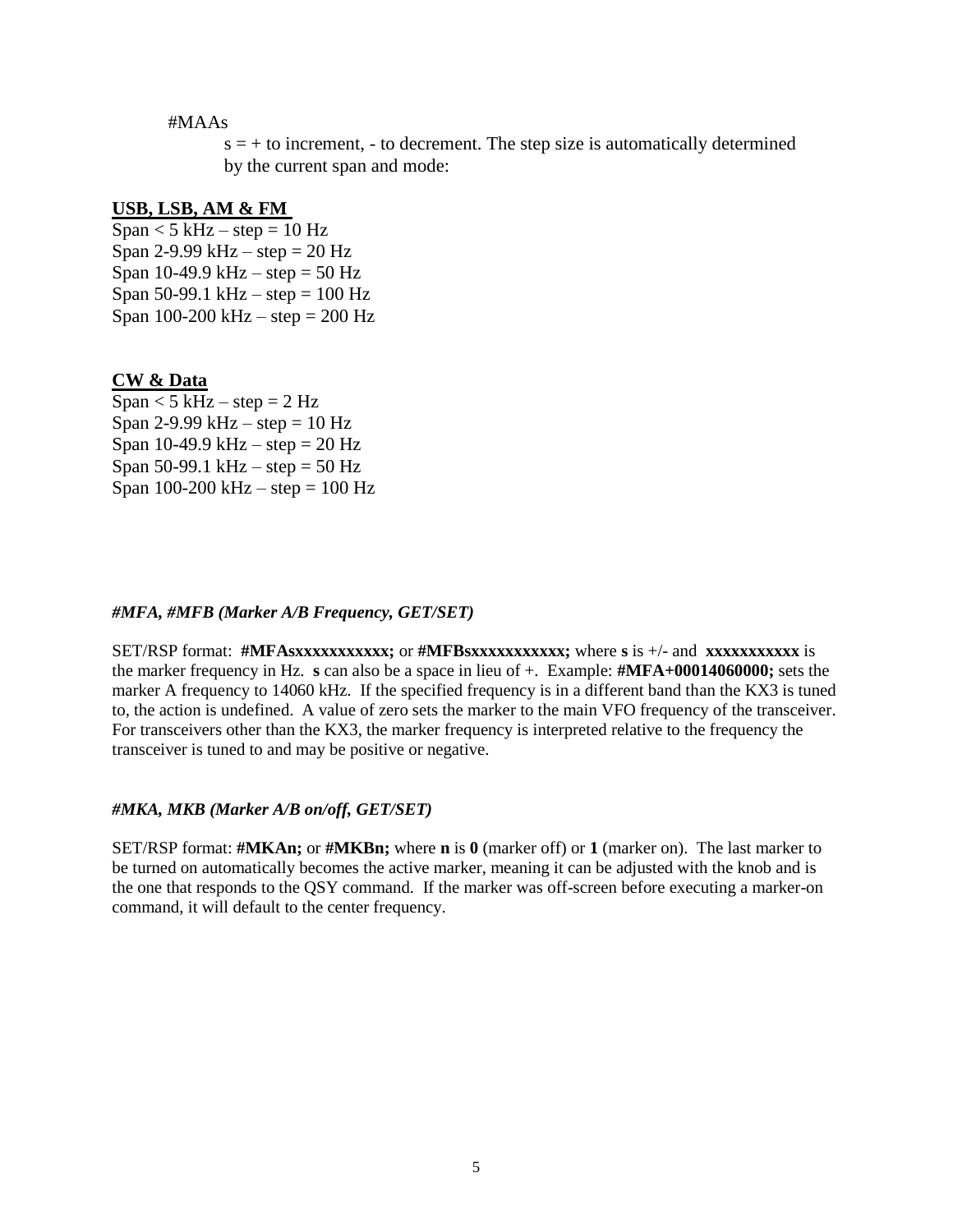#### *#MSS (MSD Screen shot, SET)*

Creates a bitmap copy of the LCD screen (screen shot) and saves it to the MSD flash drive (thumb drive, flash memory stick). Each time the screen shot is performed, a new file is created. Filenames use a numeric format in which the first 3 characters are "PX3" followed by a 5 digit number, i.e. PX300009.BMP **Note: while the PX3 is busy saving a screen shot, other commands will be received but not processed.** 

### *#NB (Noise blanker on/off, GET/SET)*

SET/RSP format: **#NBn;** where **n** is **0** (noise blanker off) or **1** (noise blanker on).

### *#NBL (Noise blanker level, GET/SET)*

SET/RSP format: **#NBLnn;** where **nn** sets the aggressiveness of the noise blanker algorithm, 1 = least aggressive,  $15 = \text{most aggressive}$ .

### *#OSBA (Opposite side band null amplitude value, GET/SET)*

SET/RSP format: #**OSBAsnnnn:** where **s** is the sign (+ or -) and **nnn** is the value. **s** can also be a space in lieu of +. Value range is -9999 to +9999. This is a per-band setting.

#### *#OSBP (Opposite side band null phase value, GET/SET)*

SET/RSP format: #**OSBPsnnn:** where **s** is the sign (+ or -) and **nnn** is the value \* 10. **s** can also be a space in lieu of +. Value range is

-450 (-45.0) to 450 (45.0). This is a per-band setting.

### *#PKM (Peak Mode on/off, GET/SET)*

SET/RSP format: **#PKMn;** where **n** is **0** (peak mode off) or **1** (peak mode on).

### *#PS (Power Status, GET/SET)*

SET/RSP format:  $\#P\text{Sn}$ ; where  $n = 1$  indicates the PX3 is on.  $\#P\text{SO}$  turns the PX3 off, but this removes power so **#PS1** *cannot* be used to turn it on. Note that if the power-on jumper on the rear-panel I/O board is in the "always on" position, then the **#PS0** command has no effect.

### *#PT (Pass Through, SET only)*

SET format: **#PT;** Sets the PX3 to pass-through mode, that is, the panadapter operation ceases and all data received on either RS232 port is passed through immediately to the other RS232 port without delay or modification. This command is used by *PX3 Utility* when downloading new firmware to the KX3 transceiver. Pass-through mode ends automatically 20 seconds after the last RS232 activity.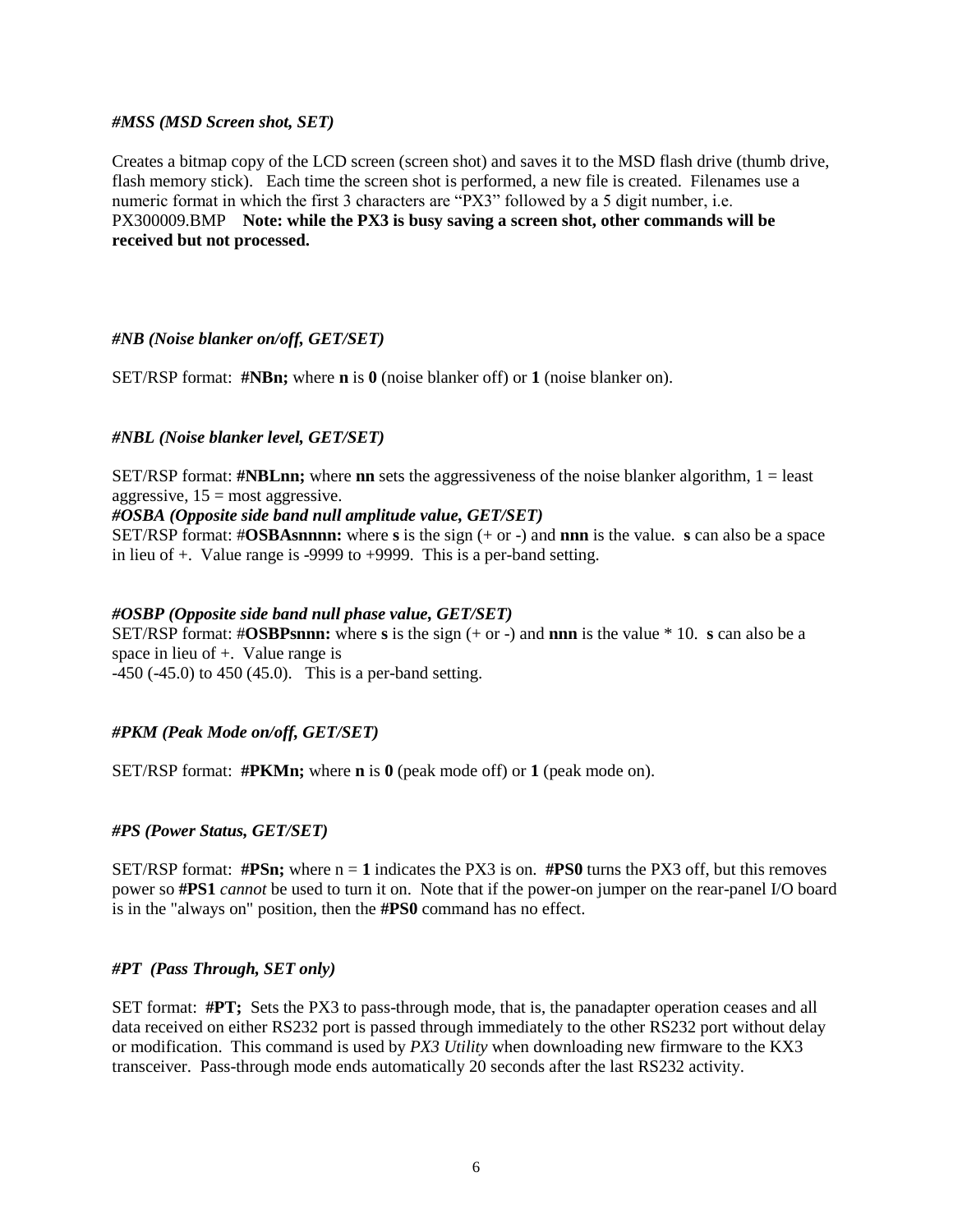### *#QSY (QSY to current marker, SET only)*

SET format: **#QSYn;** where **n** is **1** (QSY ) or **0** (undo QSY). "QSY" means the currently-active marker frequency is transferred to the associated VFO on the KX3. MKR A controls VFO A and MKR B controls VFO B. "Undo QSY" means to return the VFO to the frequency it was on before the last QSY, a one-level undo command.

# *#RCF (Relative Center Frequency, GET/SET)*

SET format: **#RCFsnnnnnn;** where **s** is +/- and **nnnnnn** is the offset in Hz which when added to the VFO A frequency becomes the new center frequency. This command is used to position the VFO A cursor on the screen. For example, if the current span is set to 50 kHz, **#RCF+025000** will move the VFO A cursor to the left edge of the screen. (the center frequency moves up 25 kHz, which shifts the VFO A cursor to the left)

RSP format: **#RCFsnnnnnn;** where **s** is +/- and **nnnnnn** is the difference between the current center frequency and the VFO A frequency.

# *#REF (Reference Level, GET/SET)*

SET/RSP format: **#REFsnnn;** where **s** is +/- and **nnn** is the reference level in dBm, between -170 and +010 dBm. **s** can also be a space in lieu of +. For example, **#REF-120;** sets the reference level (at the bottom of the PX3 spectrum screen) to -120 dBm.

### *#RST (Reset the PX3, SET only)*

Forces a power-on reset. *#RVM (Main Firmware Revision, GET only)*

RSP format: **#RVMNN.NN;** where **NN.NN** is the firmware revision, e.g. **01.23**.

### *#SCL (Scale, GET/SET)*

SET/RSP format: **#SCLnnn;** where **nnn** is the scale (the difference in dB between the top and bottom of the spectrum screen), between 010 and 080 dB. Example: **#SCL080;** sets the scale to 80 dB.

### *#SPN (Span; GET/SET)*

SET/RSP format: **#SPNxxxxxx;** where **xxxxxx** is 000020-002000, the span in 100-Hz units. Example: **#SPN000500;** sets the span to 50 kHz.

# *#TXH (Text TX hang time; GET/SET)*

SET/RSP format: **#TXHnnnnn;** where **nnnnn** is 00000-90000 milliseconds to keep the KX3 transmitting after the last PX3 keyboard text character is sent. Example: **#TXH03000;** sets a 3 second (3000 ms) hang time. *(PSK/RTTY data modes only)*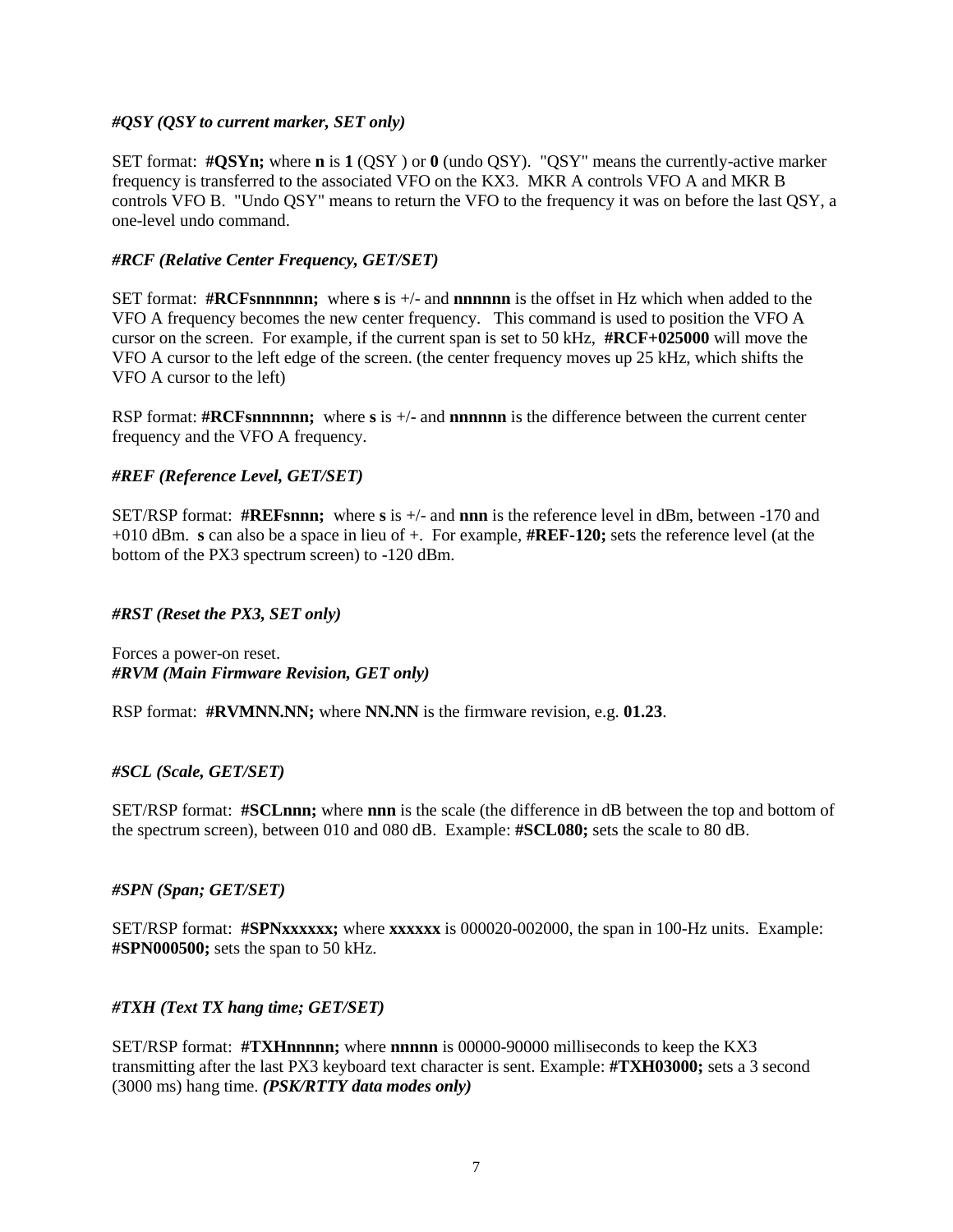# *#TXM (Text TX mode; GET/SET)*

SET/RSP format: **#TXMnn;** where **nn** is **00** (Enter key), **01** (^R/^T toggle), **02** (Any key), or **03** (Space key).

# *#USB (USB connected state; GET only)*

RSP format: **#USBn;** where **n** is **1** (USB keyboard detected) or **2** (no keyboard detected).

# *#VFB (VFO B cursor on/off; GET/SET)*

SET/RSP format: **#VFBn;** where **n** is **0** (VFO B cursor off) or **1** (VFO B cursor on).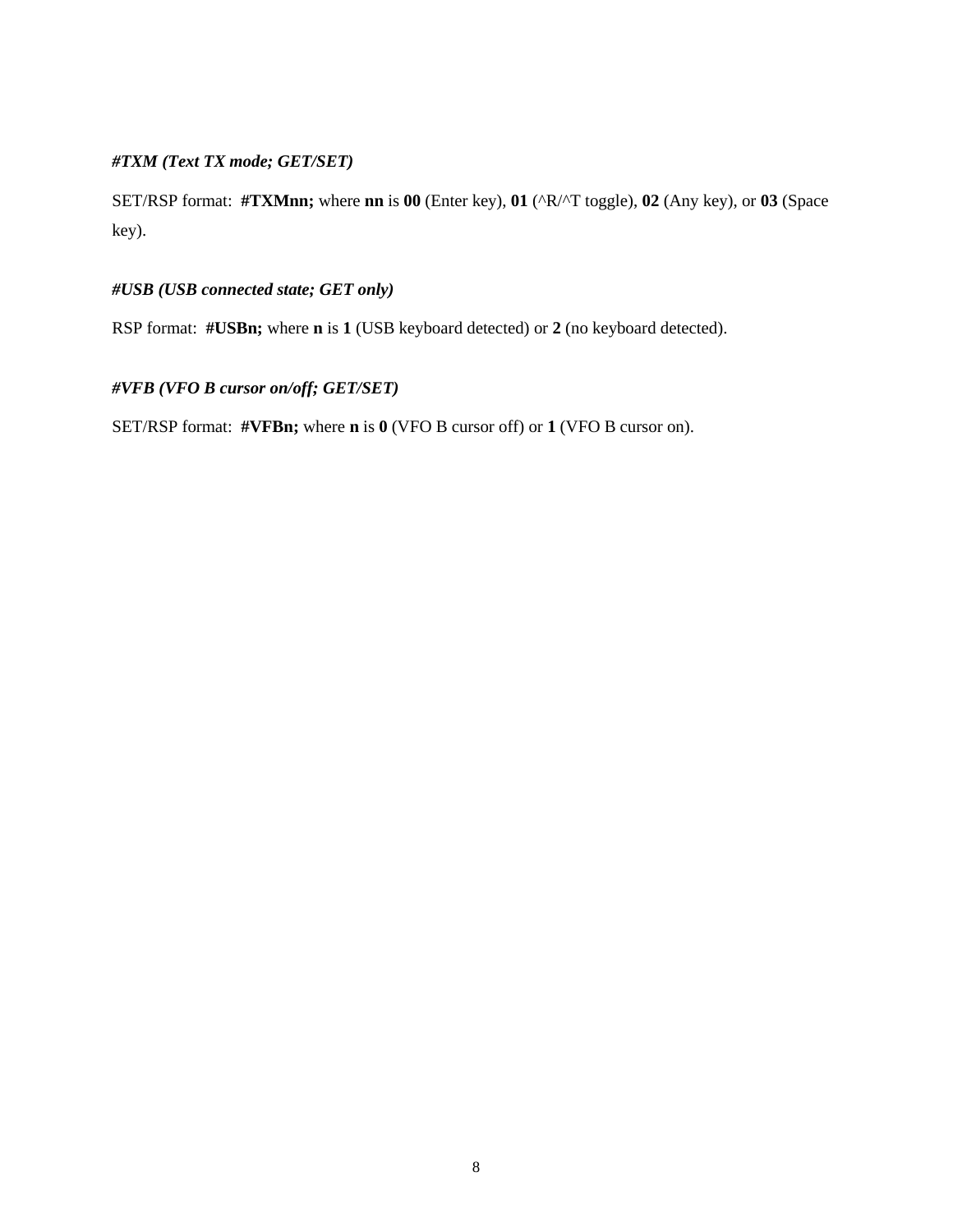# **PX3 MACRO EXPORT/IMPORT**

Starting with firmware revision 1.48, the PX3 supports keyboard macro import and export using a USB memory stick/flash drive plugged into the USB port on the left side of the unit. Macros may be exported, modified and then imported. This feature allows easy sharing of macros between multiple PX3's as well as custom editing of macros using a PC. A simple worksheet can be used to create the hexadecimal key code when creating new macros (included in this manual)

# **Exporting Macros**

To export macros:

- Insert a USB "thumb drive" or flash drive into the USB port on the left side of the PX3. Make sure the letter 'M' appears in the upper right hand portion of the screen.
- Press Menu, and using the encoder, select "MSD Menu."
- Press the encoder knob to enter the sub-menu and rotate the encoder knob to select "**XportMacr**".
- Pressing the encoder knob will start the export. Once the macros have been exported, the message "Macros exported" will be displayed in the upper right corner of the screen.

#### **Importing Macros**

To import macros:

- Insert a USB "thumb drive" or flash drive into the USB port on the left side of the PX3. Make sure the letter 'M' appears in the upper right hand portion of the screen.
- Press Menu, and using the encoder, select "MSD Menu."
- Press the encoder knob to enter the sub-menu and rotate the encoder knob to select "**ImprtMacr**".
- Pressing the encoder knob will start the import. Once the macros have been imported, the message "Macros imported" will be displayed in the upper right corner of the screen.

#### **Macro File Format**

The exported macros/text messages are written to a file on the memory stick called "macros.txt". Only macros/messages that are not empty are written out to the file. Each line constitutes one macro or message. Fields within the line are delimited with commas (,). Lines that begin with the '#' (pound) character are ignored. This permits comments and other text to be added.

*number, key code, ……….. contents ………..* 

number: 1 – 100

The number determines if the entry is for macro or a text message. Valid macro numbers are **1 - 50** while valid text message numbers are **51 - 100**.

**NOTE: specifying the number of an existing macro/message will overwrite that location when imported.**

#### key code:

The key code is a special 8 digit hexadecimal number built up using a key value and optional key modifiers. Special key code modifiers (Alt, Ctrl, etc.) can be added to the base key code if needed. For example, the F1 base key code value is 0x3A . Adding the Alt modifier of 0x200 results in a key code of 0x23A for "Alt-F1".

#### contents:

Up to 94 characters are allowed for text messages or macros.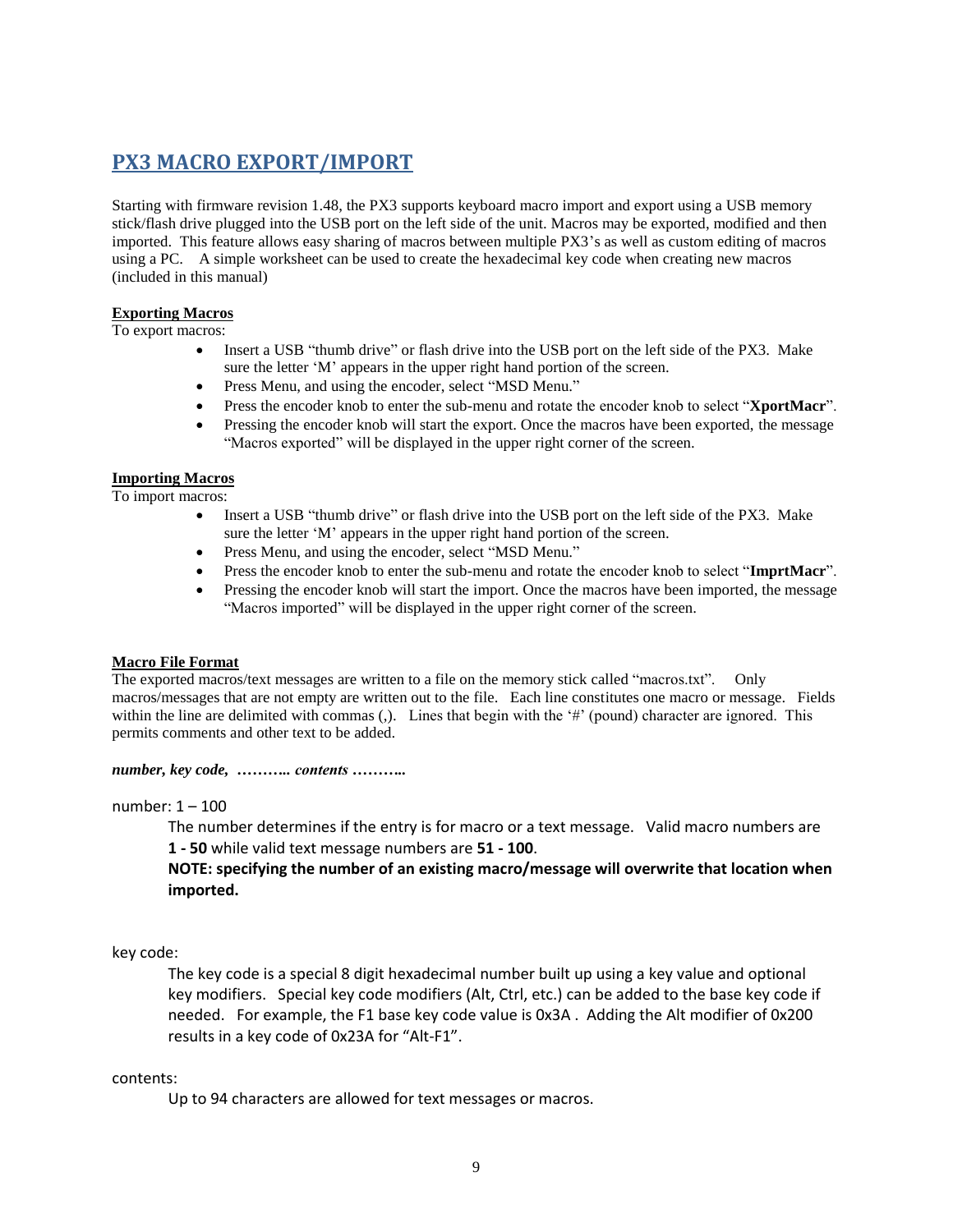# **Supported USB Keyboard Codes (note: some codes may not be present on all keyboards)**

| 0x04 | Keyboard a and A             |
|------|------------------------------|
| 0x05 | Keyboard b and B             |
| 0x06 | Keyboard c and C             |
| 0x07 | Keyboard d and D             |
| 0x08 | Keyboard e and E             |
| 0x09 | Keyboard f and F             |
| 0x0A | Keyboard g and G             |
| 0x0B | Keyboard h and H             |
| 0x0C | Keyboard i and I             |
| 0x0D | Keyboard j and J             |
| 0x0E | Keyboard k and K             |
| 0x0F | Keyboard I and L             |
| 0x10 | Keyboard m and M             |
| 0x11 | Keyboard n and N             |
| 0x12 | Keyboard o and O             |
| 0x13 | Keyboard p and P             |
| 0x14 | Keyboard q and Q             |
| 0x15 | Keyboard r and R             |
| 0x16 | Keyboard s and S             |
| 0x17 | Keyboard t and T             |
| 0x18 | Keyboard u and U             |
| 0x19 | Keyboard v and V             |
| 0x1A | Keyboard w and W             |
| 0x1B | Keyboard x and X             |
| 0x1C | Keyboard y and Y             |
| 0x1D | Keyboard z and Z             |
| 0x1E | Keyboard 1 and !             |
| 0x1F | Keyboard 2 and @             |
| 0x20 | Keyboard 3 and #             |
| 0x21 | Keyboard 4 and \$            |
| 0x22 | Keyboard 5 and %             |
| 0x23 | Keyboard 6 and ^             |
| 0x24 | Keyboard 7 and &             |
| 0x25 | Keyboard 8 and *             |
| 0x26 | Keyboard 9 and (             |
| 0x27 | Keyboard 0 and)              |
| 0x28 | Keyboard Return (ENTER)      |
| 0x29 | <b>Keyboard ESCAPE</b>       |
| 0x2A | Keyboard DELETE (Backspace)  |
| 0x2B | Keyboard Tab                 |
| 0x2C | Keyboard Spacebar            |
| 0x2D | Keyboard - and (underscore)  |
| 0x2E | Keyboard = and $+$           |
| 0x2F | Keyboard [ and {             |
| 0x30 | Keyboard ] and }             |
| 0x31 | Keyboard \ and               |
| 0x32 | Keyboard Non-US # and $\sim$ |
| 0x33 | Keyboard ; and :             |
| 0x34 | Keyboard ' and "             |
| 0x35 | Keyboard Grave Accent Tilde  |

| 0x36         | Keyboard, and <           |
|--------------|---------------------------|
| 0x37         | Keyboard. and >           |
| 0x38         | Keyboard / and ?          |
| 0x3A         | Keyboard F1               |
| 0x3B         | Keyboard F2               |
| 0x3C         | Keyboard F3               |
| 0x3D         | Keyboard F4               |
| 0x3E         | Keyboard F5               |
| 0x3F         | Keyboard F6               |
| 0x40         | Keyboard F7               |
| 0x41         | Keyboard F8               |
| 0x42         | Keyboard F9               |
| 0x43         | Keyboard F10              |
| 0x44         | Keyboard F11              |
| 0x45         | Keyboard F12              |
| 0x46         | Keyboard PrintScreen      |
| 0x48         | Keyboard Pause            |
| 0x49         | Keyboard Insert           |
| 0x4A         | Keyboard Home             |
| 0x4B         | Keyboard PageUp           |
| 0x4C         | Keyboard Delete Forward   |
| 0x4D         | Keyboard End              |
| 0x4E         | Keyboard PageDown         |
| 0x4F         | Keyboard RightArrow       |
| 0x50         | Keyboard LeftArrow        |
| 0x51         | <b>Keyboard DownArrow</b> |
| 0x52         | <b>Keyboard UpArrow</b>   |
| 0x54         | Keypad /                  |
| 0x55         | Keypad *                  |
| 0x56         | Keypad -                  |
| 0x57         | Keypad +                  |
| 0x58         | Keypad ENTER              |
| 0x59         | Keypad 1 and End          |
| 0x5A         | Keypad 2 and Down Arrow   |
| 0x5B         | Keypad 3 and PageDn       |
| 0x5C         | Keypad 4 and Left Arrow   |
| 0x5D         | Keypad 5                  |
| 0x5E         | Keypad 6 and Right Arrow  |
| 0x5F         | Keypad 7 and Home         |
| 0x60         | Keypad 8 and Up Arrow     |
| 0x61         | Keypad 9 and PageUp       |
| 0x62         | Keypad 0 and Insert       |
| 0x63         | Keypad. and Delete        |
| 0x64         | Keyboard Non-US \ and     |
| 0x65         | Keyboard Application      |
| 0x66         | Keyboard Power            |
| 0x67         | $Keypad =$                |
| 0x68<br>0x69 | Keyboard F13              |
| 0x6A         | Keyboard F14              |
| 0x6B         | Keyboard F15              |
|              | Keyboard F16              |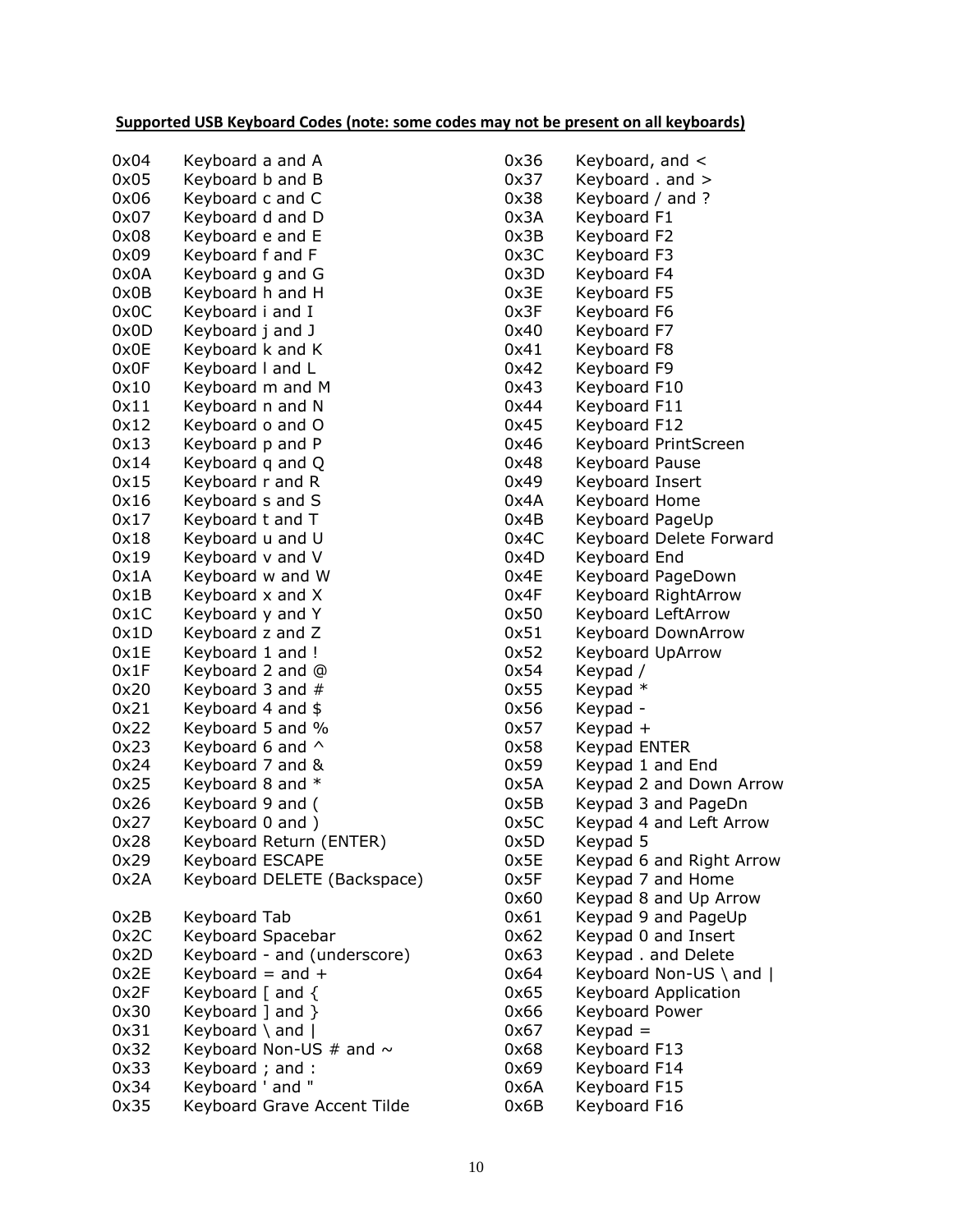| 0x6C | Keyboard F17            |
|------|-------------------------|
| 0x6D | Keyboard F18            |
| 0x6E | Keyboard F19            |
| 0x6F | Keyboard F20            |
| 0x70 | Keyboard F21            |
| 0x71 | Keyboard F22            |
| 0x72 | Keyboard F23            |
| 0x73 | Keyboard F24            |
| 0x74 | Keyboard Execute        |
| 0x75 | Keyboard Help           |
| 0x76 | Keyboard Menu           |
| 0x77 | Keyboard Select         |
| 0x78 | Keyboard Stop           |
| 0x79 | Keyboard Again          |
| 0x7A | Keyboard Undo           |
| 0x7B | Keyboard Cut            |
| 0x7C | Keyboard Copy           |
| 0x7D | Keyboard Paste          |
| 0x7E | Keyboard Find           |
| 0x7F | Keyboard Mute           |
| 0x80 | Keyboard Volume Up      |
| 0x81 | Keyboard Volume Down    |
| 0x85 | Keypad Comma            |
| 0x86 | Keypad Equal Sign       |
| 0x87 | Keyboard International1 |
| 0x88 | Keyboard International2 |
|      |                         |

| 0x89 | Keyboard International3   |
|------|---------------------------|
| 0x8A | Keyboard International4   |
| 0x8B | Keyboard International5   |
| 0x8C | Keyboard International6   |
| 0x8D | Keyboard International7   |
| 0x8E | Keyboard International8   |
| 0x8F | Keyboard International9   |
| 0x90 | Keyboard LANG1            |
| 0x91 | Keyboard LANG2            |
| 0x92 | Keyboard LANG3            |
| 0x93 | Keyboard LANG4            |
| 0x94 | Keyboard LANG5            |
| 0x95 | Keyboard LANG6            |
| 0x96 | Keyboard LANG7            |
| 0x97 | Keyboard LANG8            |
| 0x98 | Keyboard LANG9            |
| 0x99 | Keyboard Alternate Erase  |
| 0x9A | Keyboard SysReg/Attention |
| 0x9B | <b>Keyboard Cancel</b>    |
| 0x9C | Keyboard Clear            |
| 0x9D | Keyboard Prior            |
| 0x9E | Keyboard Return           |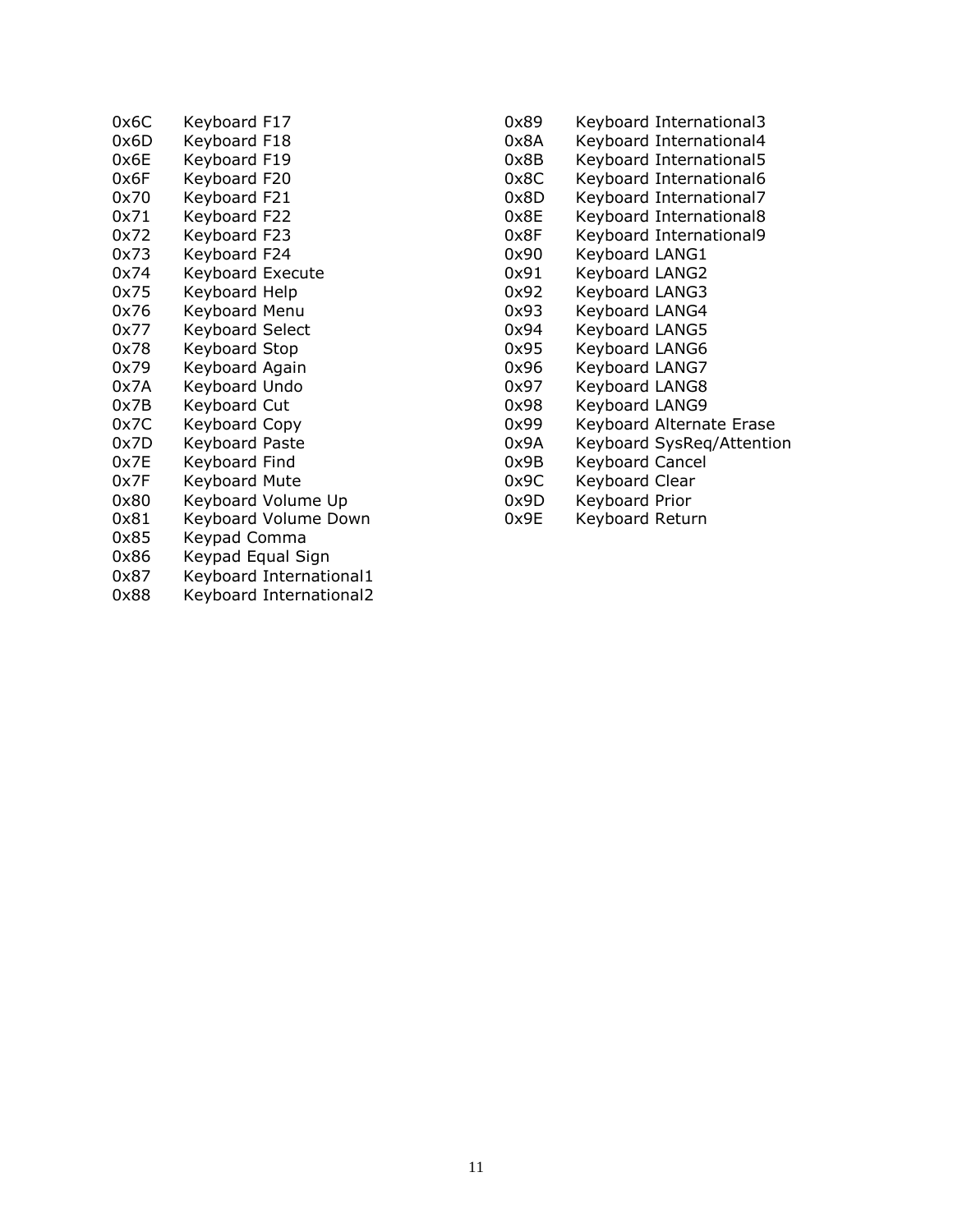# **Key Code Worksheet**



To add modifier codes to an existing base key code, use the table above. For example, to create a key code for **Alt-Shift-Y**, first find the base key code for Y which is **1C** and put those 2 digits into the cells on the right:

|  | $\triangle$ $\triangle$ $\triangle$<br>Νl<br><b>MI</b><br>м | <b>CITT</b><br>UU. | 1011111T<br>$.~\mathrm{nc}$ | $\int$ trl/ $\Lambda$<br>'Alt |  |
|--|-------------------------------------------------------------|--------------------|-----------------------------|-------------------------------|--|
|  |                                                             |                    |                             |                               |  |

Then put a 1 in the Shift cell:

|  | $\alpha v$<br>NUMI<br>$\sim$ $\sim$ $\sim$ $\sim$ $\sim$ $\sim$ | $\sim$ T T T<br>UU.<br>$ -$ | 'SHIFT<br>DC<br><br>$\sim$ $-$ | $\mathrm{Tr}I/\mathrm{Alt}$<br>$  -$ |  |
|--|-----------------------------------------------------------------|-----------------------------|--------------------------------|--------------------------------------|--|
|  |                                                                 |                             |                                |                                      |  |

Then put a 1 in Alt cell:

|  | $\alpha v$<br>$   -$<br>NL<br>N/H | $\sim$ $\sim$ $\sim$<br>ா∪⊥ | ້<br>$\mathbf{H}$<br> | /Alt<br>`trl/ |  |
|--|-----------------------------------|-----------------------------|-----------------------|---------------|--|
|  |                                   |                             |                       |               |  |

The new key code is: **0000111C**